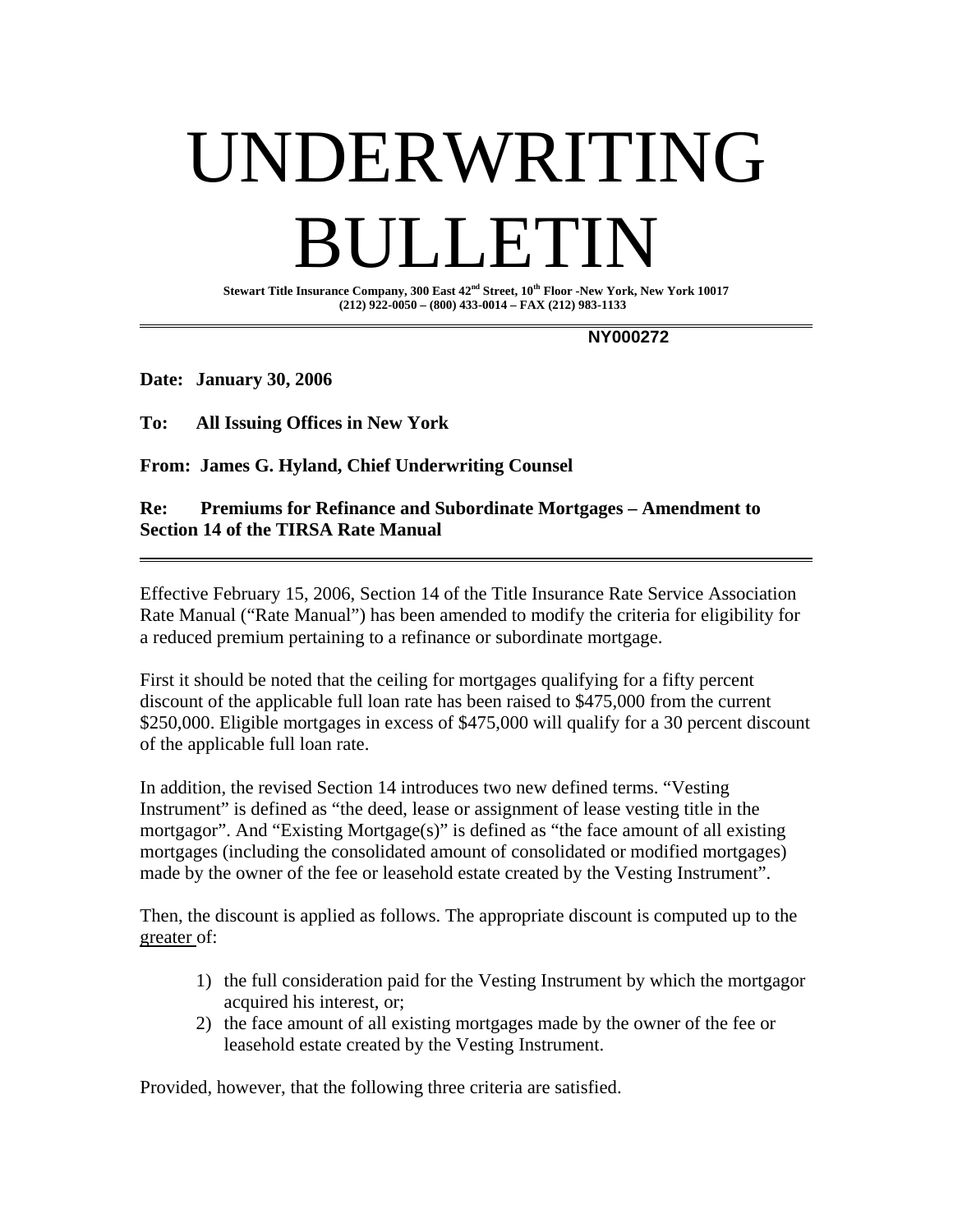- 3) the Vesting Instrument or Existing Mortgage(s) on which the reduced premium is calculated was (or were) created within ten years of the date of the order for the new loan policy, and;
- 4) there has been no change in the ownership of the mortgaged estate or interest since the date of the Vesting Instrument or the Existing Mortgage(s), and;
- 5) the property described in the new loan policy is the same as the property described in the Vesting Instrument or Existing Mortgage(s).

To the extent that the new loan policy is in an amount that exceeds the full consideration paid for the Vesting Instrument or the face amount of the Existing Mortgage(s) the full applicable loan rate applies.

Several differences form the current (soon to be former) version of Section 14 warrant specific mention.

First and foremost, you will notice that there is no requirement that either the Vesting Instrument nor the Existing Mortgage(s) bear any indicia of title insurance coverage in order to qualify for a reduced rate. *Simply stated, prior title insurance is not necessary to qualify for a reduced rate under the new Section 14.* 

Second, it is the *original face amount* of the Existing Mortgage(s) that is used to determine eligibility for a reduced premium, not the principal balance at the time the new mortgage transaction is closed. However, although not explicitly stated, it is Stewart Title's position that mortgages which have been paid in full (other than credit lines paid down to a zero balance) but still open of record are *not* to be considered Existing Mortgage(s) for purposes of calculating the reduced rate.

Third, specific direction is given as to how to determine the consideration paid for the Vesting Instrument. The references are to a computation based on the amount of NYS Real Estate Transfer Tax stated on the Vesting Instrument or otherwise shown on the Vesting Instrument or shown in the public records. In most cases, examination of the entirety of the of the Vesting Instrument, including the cover sheet or any other ancillary document that may appear in the public record of the Vesting Instrument will produce reliable, if not conclusive, evidence of the consideration paid.

Fourth, subsection (c) of Section 14, the "consumer awareness" provision, has been eliminated entirely. It is of the utmost importance that it is understood that there is no longer any question of the borrower requesting a reduced rate nor of any requirement that the borrower himself offer any proof of entitlement to a reduced rate.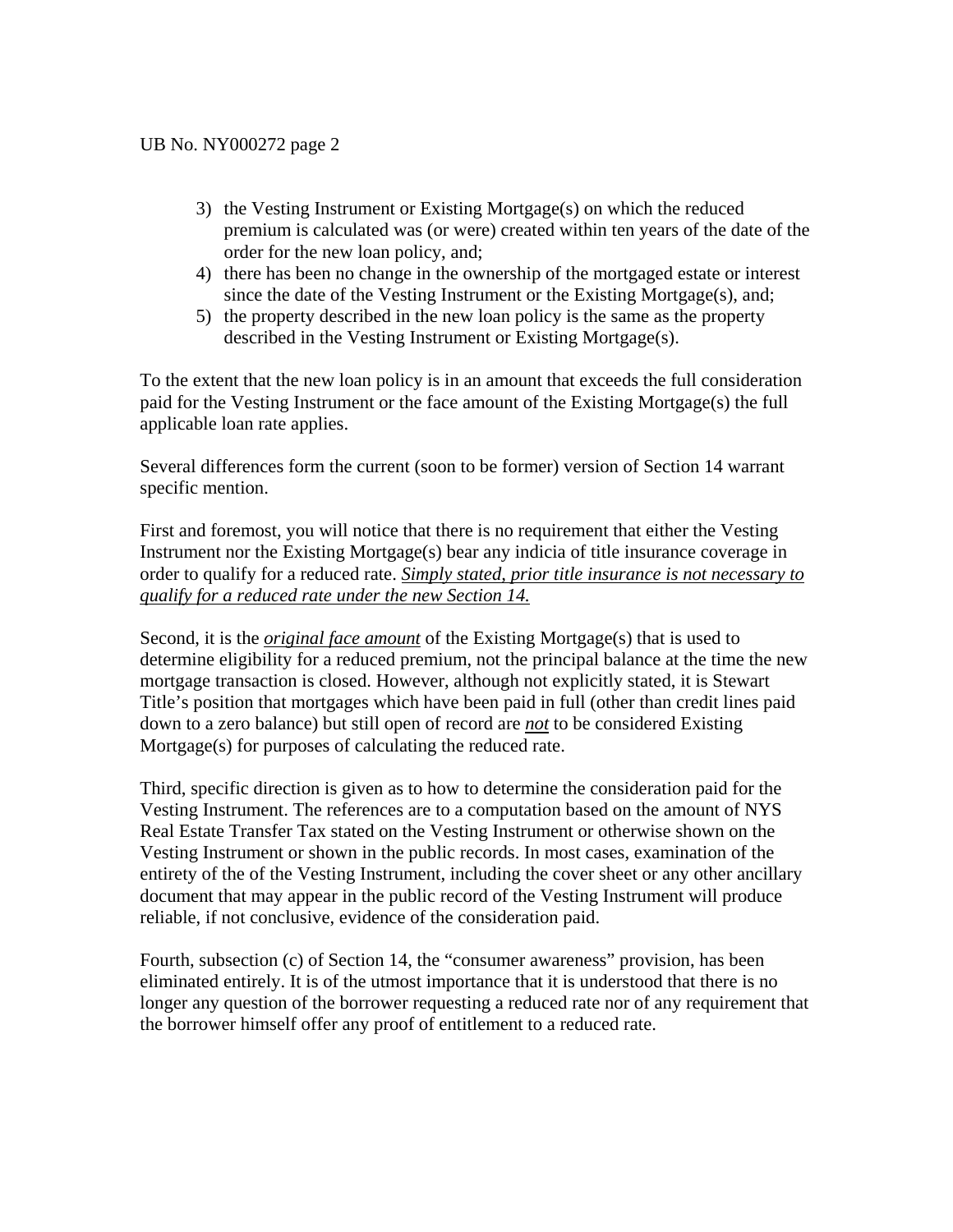UB No. NY000272 page 3

The responsibility is now clearly on the policy issuing office to determine whether the reduced rate applies and, if so, to ensure that the borrower is charged the proper premium. To the extent that this requires an issuing office to revise procedures or programs for premium computation, it is expected that those changes will be in place on February 15 when this becomes effective. Future audits of all offices will include examination of premium computations and failure to comport with the new standards will not be tolerated.

In conclusion, the revised Section 14 removes the element of interpretation of its terms in making determinations of eligibility for and computation of reduced premiums for title policies insuring refinance and subordinate mortgages. To the extent that any question may arise after this section becomes effective or, if that are questions regarding the content of this Bulletin, the issuing office must consult company counsel. When warranted, further written guidance from this office will be forthcoming.

A copy of the revised Section 14 is attached for your reference.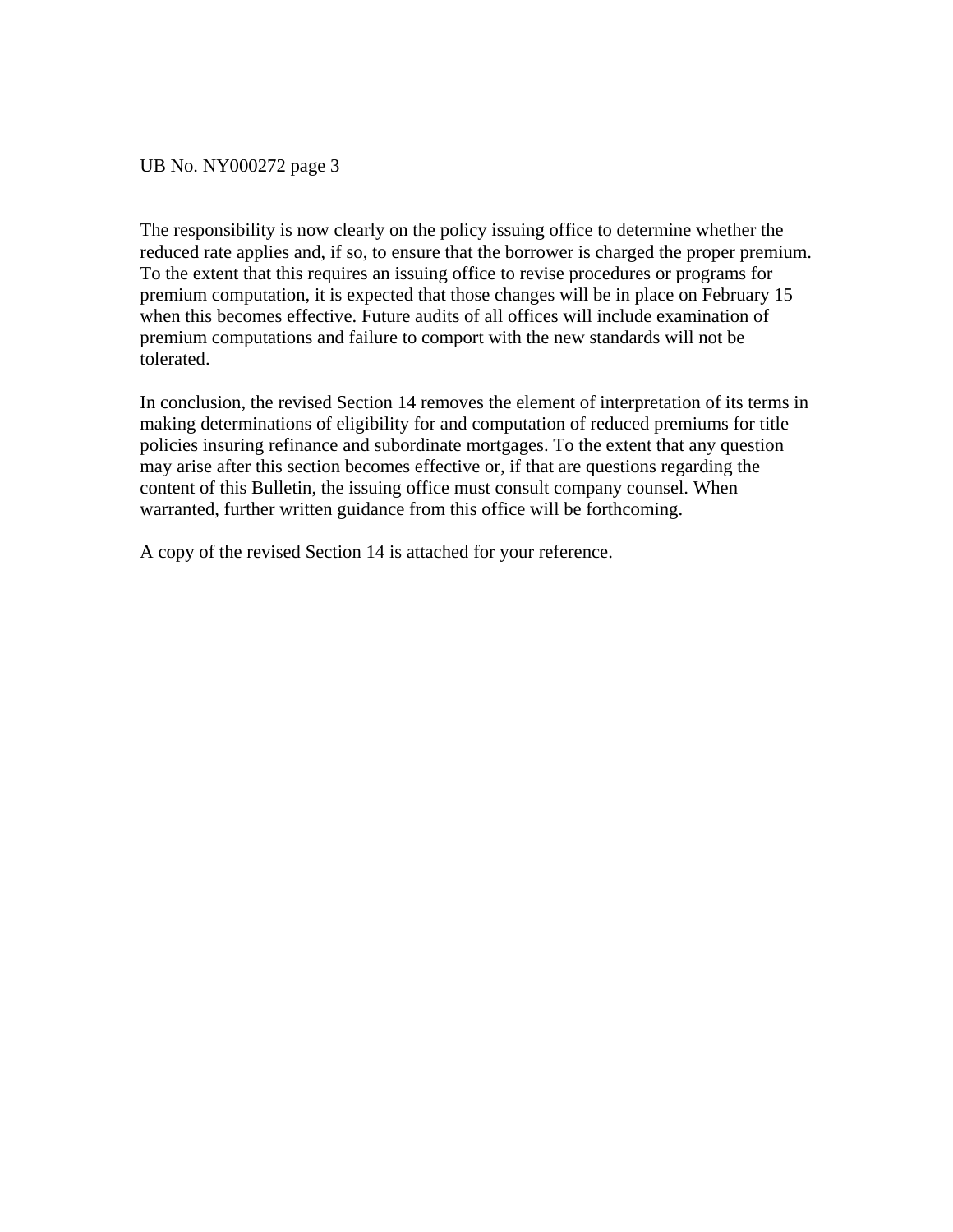### **ADDENDUM TO BULLETIN No. NY000272**

# **TIRSA RATE MANUAL EFFECTIVE FEBRAURY 15, 2006**

## **SECTION 14: REFINANCE AND SUBORDINATE MORTGAGE**

- (A) Whenever a new loan policy (a "New Loan Policy") is issued in the amount of \$475,000 or less, the charge for the New Loan Policy shall be 50% of the applicable full loan rate up to the greater of:
	- (1) the full consideration paid for the deed, lease or assignment of lease vesting title in the mortgagor (the "Vesting Instrument");
		- (a) computed from the amount of New York State Real Estate Transfer Tax stated on the Vesting Instrument, or
		- (b) otherwise shown on the Vesting Instrument, or
		- (c) shown in the public records, or
	- (2) the face amounts of all existing mortgages (including the consolidated amount of consolidated or modified mortgages) made by the owner of the fee or leasehold estate created by the Vesting Instrument (the "Existing Mortgage(s)") provided that:
		- (a) the Vesting Instrument or the Existing Mortgage(s) on which the reduced rate is based was created within ten years before the date the order for the New Loan Policy was placed; and
		- (b) there has been no change in the ownership of the fee or leasehold estate since the Vesting Instrument or the Existing Mortgage(s) was created, and
		- (c) the New Mortgage describes the same property as is set forth in the Vesting Instrument or the Existing Mortgage(s).

 $I - 5$ 

For any insurance that exceeds the greater of the amounts set forth in (1) or (2) above, the charge for such insurance shall be the full applicable loan rate.

- (B) Whenever a new loan policy (a "New Loan Policy") is issued in the amount of more than \$475,000, the charge for the New Loan Policy shall be 70% of the applicable full loan rate up to the greater of:
	- (1) the full consideration paid for the deed, lease or assignment of lease vesting title in the mortgagor (the "Vesting Instrument");